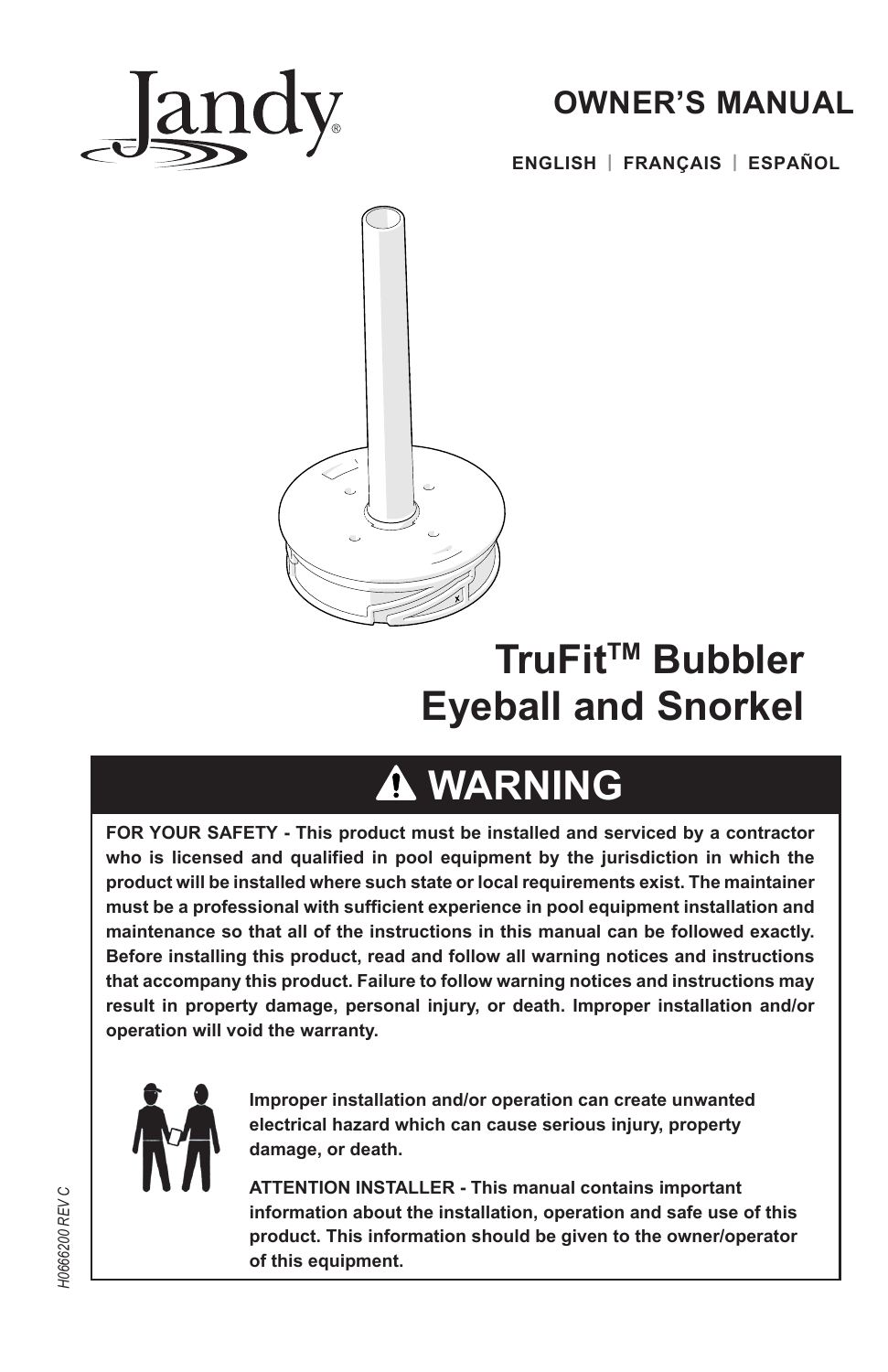# **Table of Contents**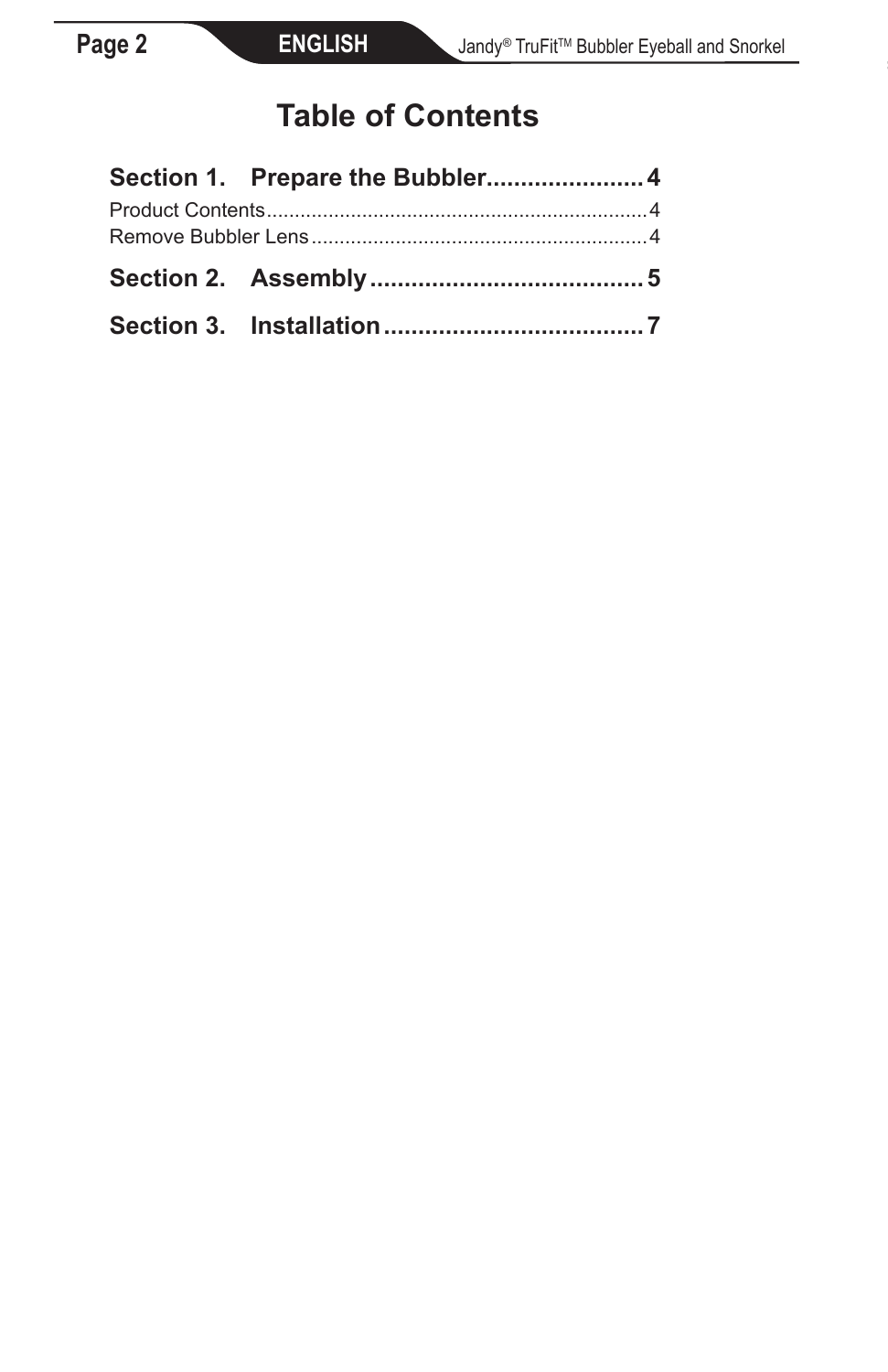## **Important Safety Instructions IMPORTANT SAFETY INSTRUCTIONS PERTAINING TO A RISK OF FIRE, ELECTRIC SHOCK, OR INJURY TO PERSONS READ AND FOLLOW ALL INSTRUCTIONS**

When installing and using this electrical equipment, basic safety precautions should always be followed, including the following:

## **DANGER**

**RISK OF ELECTRICAL SHOCK OR ELECTROCUTION.** This

underwater light must be installed by a licensed or certified electrician in accordance with the National Electrical Code® and applicable local codes and ordinances. In Canada, the Canadian Electrical Code and all applicable local codes and ordinances must be adhered to. Improper installation will create an electrical hazard, which could result in death or serious injury to pool or spa users, installers, or others due to electrical shock, and may also cause damage to property. Read and follow the specific instructions below.

## **WARNING**

Before installing this underwater lighted bubbler, read and follow all warning notices and instructions accompanying this light. Failure to follow safety warnings and instructions can result in severe injury, death, or property damage.

Visit www.jandy.com for additional free copies of these instructions or call Zodiac Technical Support at 800.822.7933 (U.S.) or 888.647.4004 (Canada)

### **WARNING**

**RISK OF ELECTRICAL SHOCK OR ELECTROCUTION,** which could result in serious injury or death. The Jandy® Pro Series Nicheless LED Lights are only available for 12-volt AC power. For supply connection, use only an isolating low voltage power supply with ungrounded output, evaluated and listed by a NRTL for swimming pool use.



### **ATTENTION INSTALLER**

This manual contains important information about the installation, operation and safe use of this product. This information should be given to the owner/operator of this equipment.

# **SAVE THESE INSTRUCTIONS**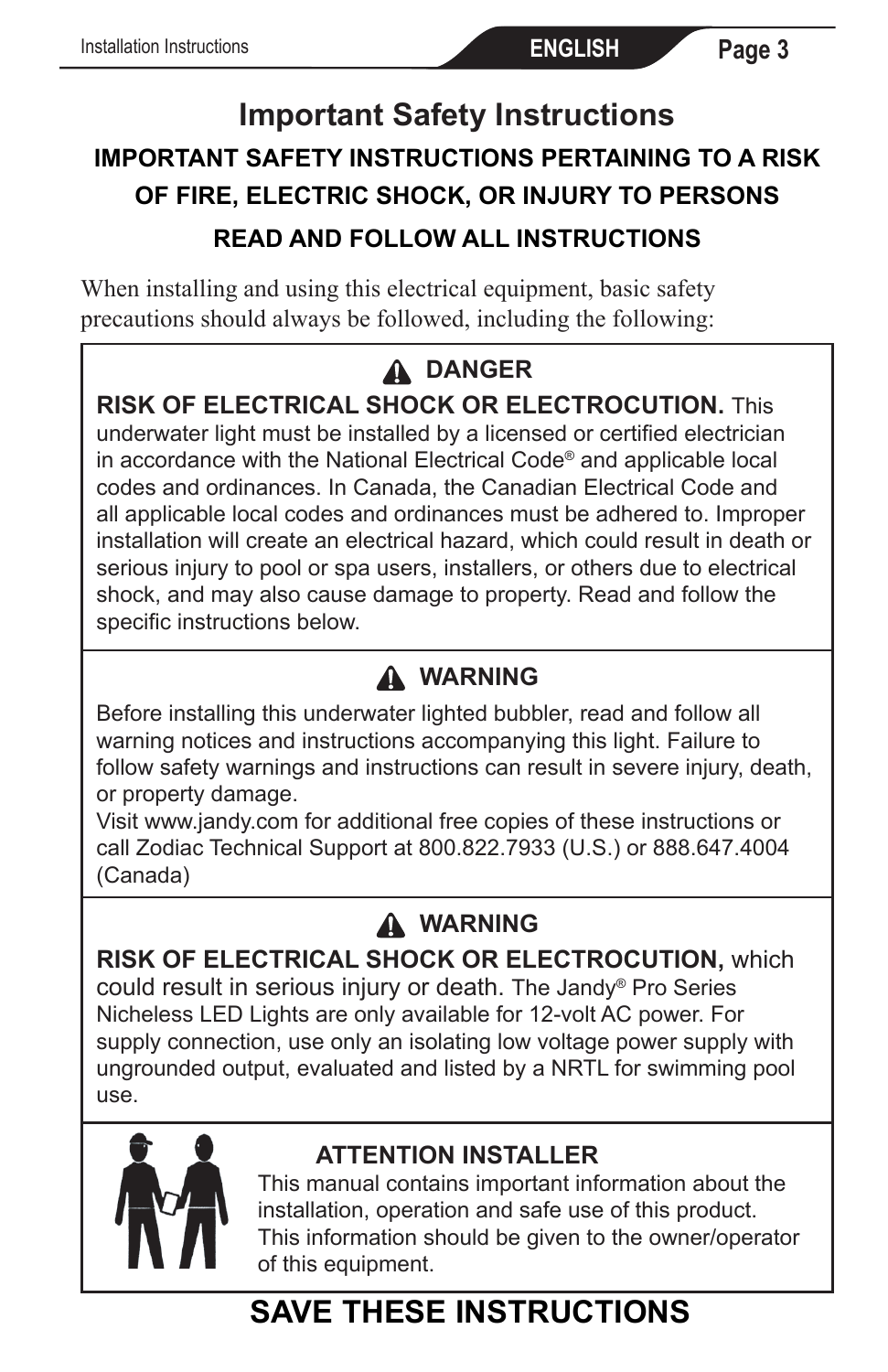# **Section 1. Prepare the Bubbler**

### **Product Contents**

| ΕM | <b>DESCRIPTION</b>                                         |
|----|------------------------------------------------------------|
|    | Snorkel                                                    |
| 2  | Lens Removal Tool (included with purchase of Jandy lights) |
| 3  | Eyeball                                                    |
|    | <b>Metal Sleeve</b>                                        |
| 5  | l ens                                                      |



### **Remove Bubbler Lens**

- 1. Turn off the power to the pump. If the pump is located below the water level, close the isolation valves on the suction and discharge sides of the pump to prevent backflow of water.
- 2. Using the lens removal tool, insert the four prongs into the top of the lens.

**NOTE**: Lens Removal Tool is needed to complete this installation.



**Figure 1. Insert Removal Tool**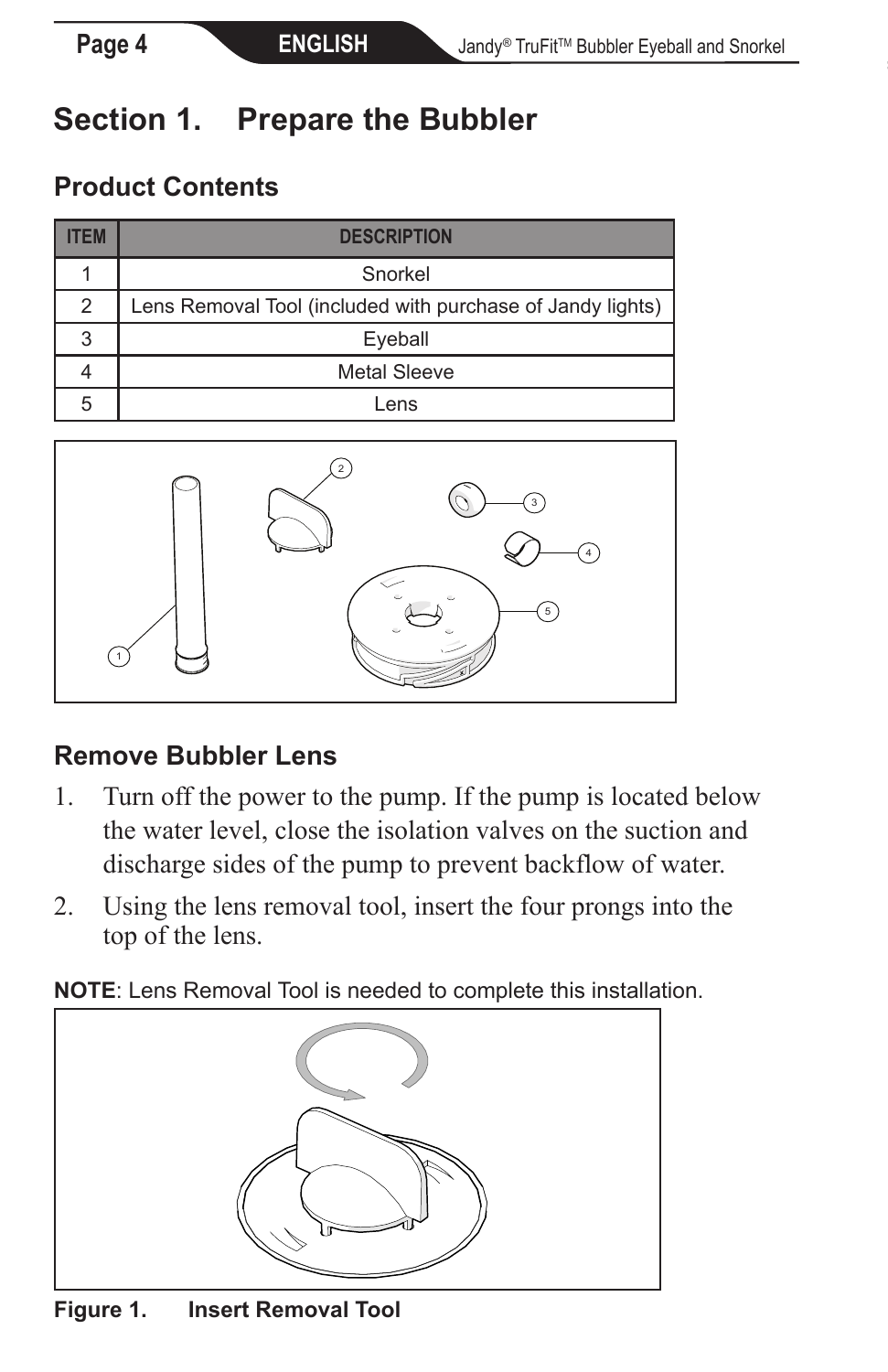

#### **Figure 2. Remove Existing Lens**

- 3. Rotate counter-clockwise to extract the lens.
- 4. Remove the existing lens from the bubbler body.

# **Section 2. Assembly**

1. Insert the eyeball into the center of the lens opening.



**Figure 2. Insert Eyeball**

2. Rotate the eyeball 90 degrees and push the eyeball into the center of the lens. Make sure the eyeball faces up.



**Figure 3. Rotate Eyeball**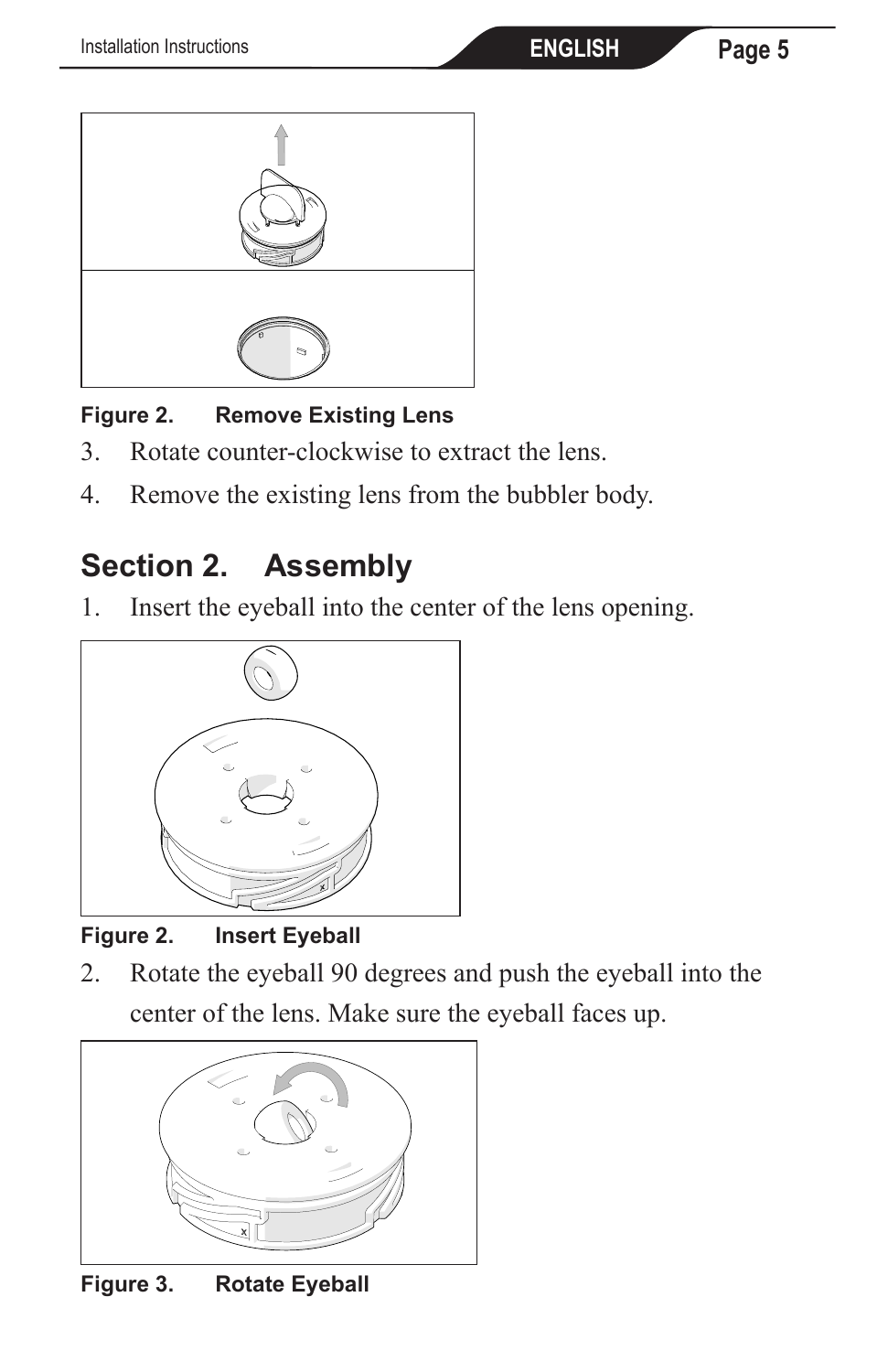3. Insert and pull the snorkel through the bottom of the eyeball until it locks in place.

**NOTE**: Snorkel only compatible with the 3/4" eyeball.



#### **Figure 4. Insert the Snorkel**

4. Make sure the lip of the snorkel snaps over the edge of the eyeball.



**Figure 5. Insert the Snorkel**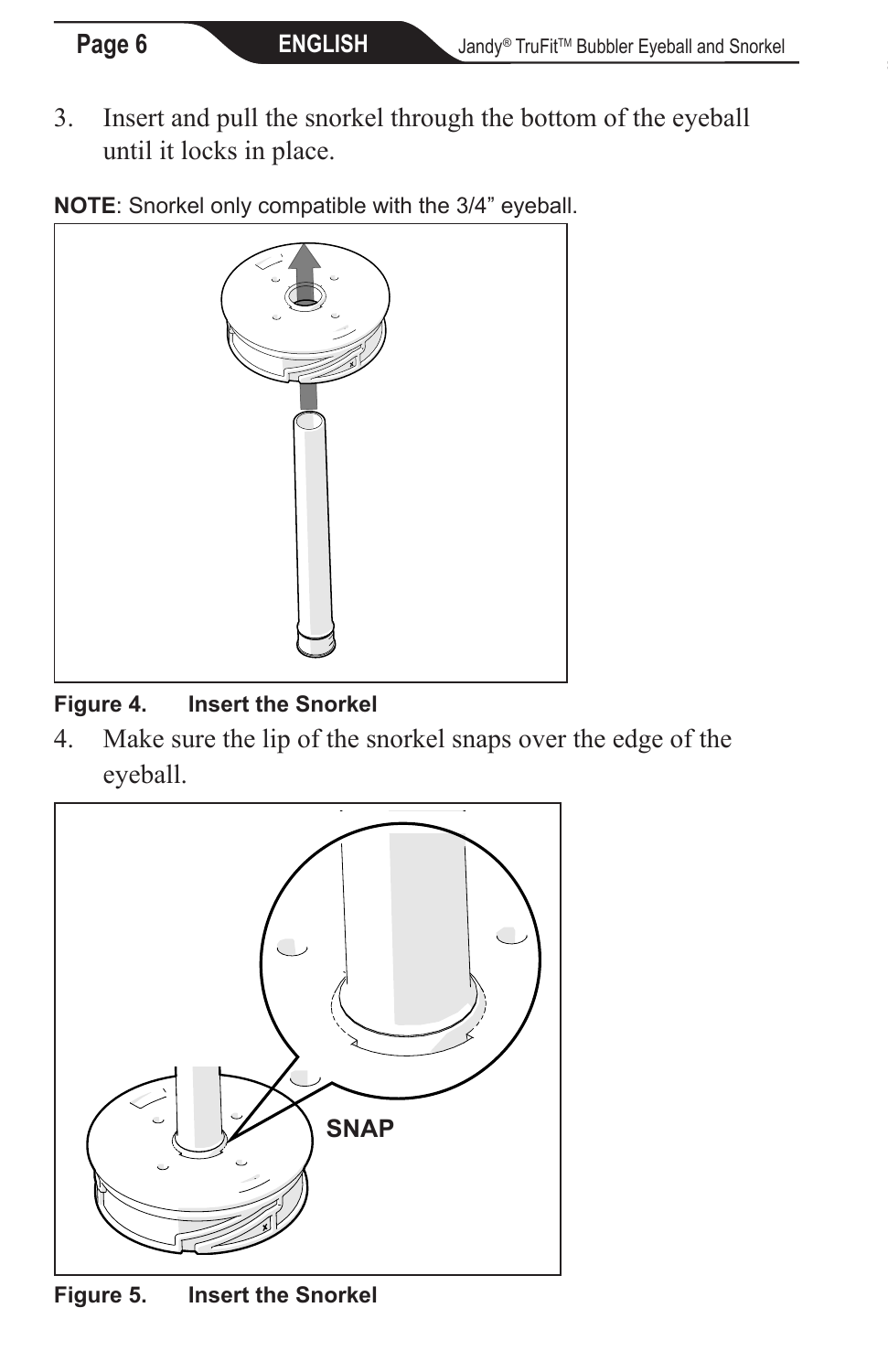# **Section 3. Installation**

- 1. Insert the snorkel into the bubbler body.
- 2. Turn the lens clockwise. Make sure it fits properly inside the body.





### **Figure 7. Snorkel Installed**

- 3. The snorkel is adjustable so that proper water flow can reach the surface. The length of the snorkel can be trimmed so that the plume height of the bubbler can be set to your preference.
- 4. Cut at least 1" at time to get the preferred plume height.

**NOTE**: The snorkel can be adjusted within a 45 degree angle only.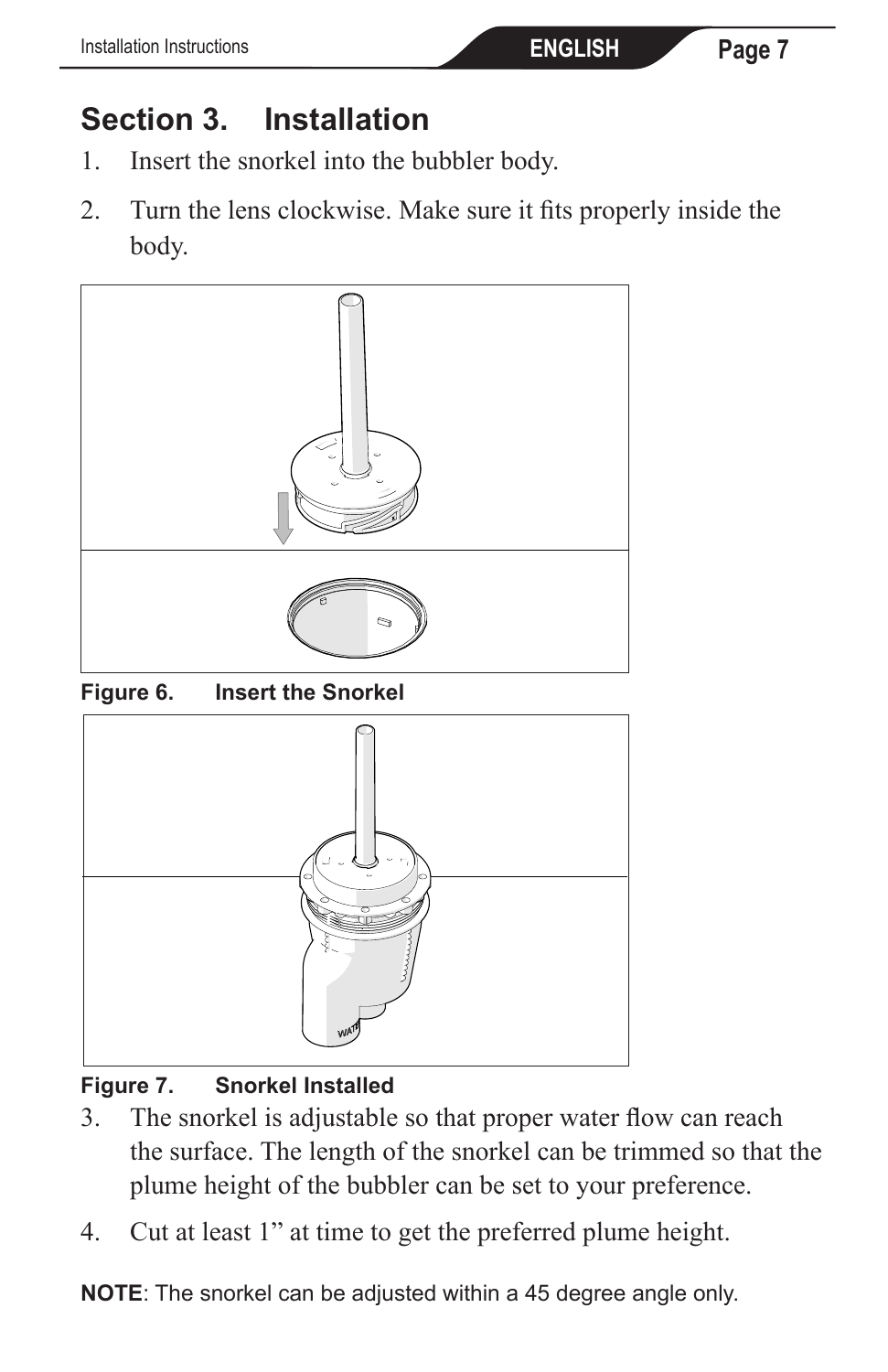#### **Zodiac Pool Systems LLC**

2882 Whiptail Loop # 100, Carlsbad, CA 92010 Jandy.com | 1.800.822.7933

#### **Zodiac Pool Systems Canada, Inc.**

3365 Mainway, Unit 2 Burlington, ON L7M 1A6 Jandy.ca | 1.888.647.4004

©2020 Zodiac Pool Systems LLC. All rights reserved. ZODIAC® is a registered trademark of Zodiac International, S.A.S.U., used under license. All other trademarks are the property of their respective owners. H0666200 REV C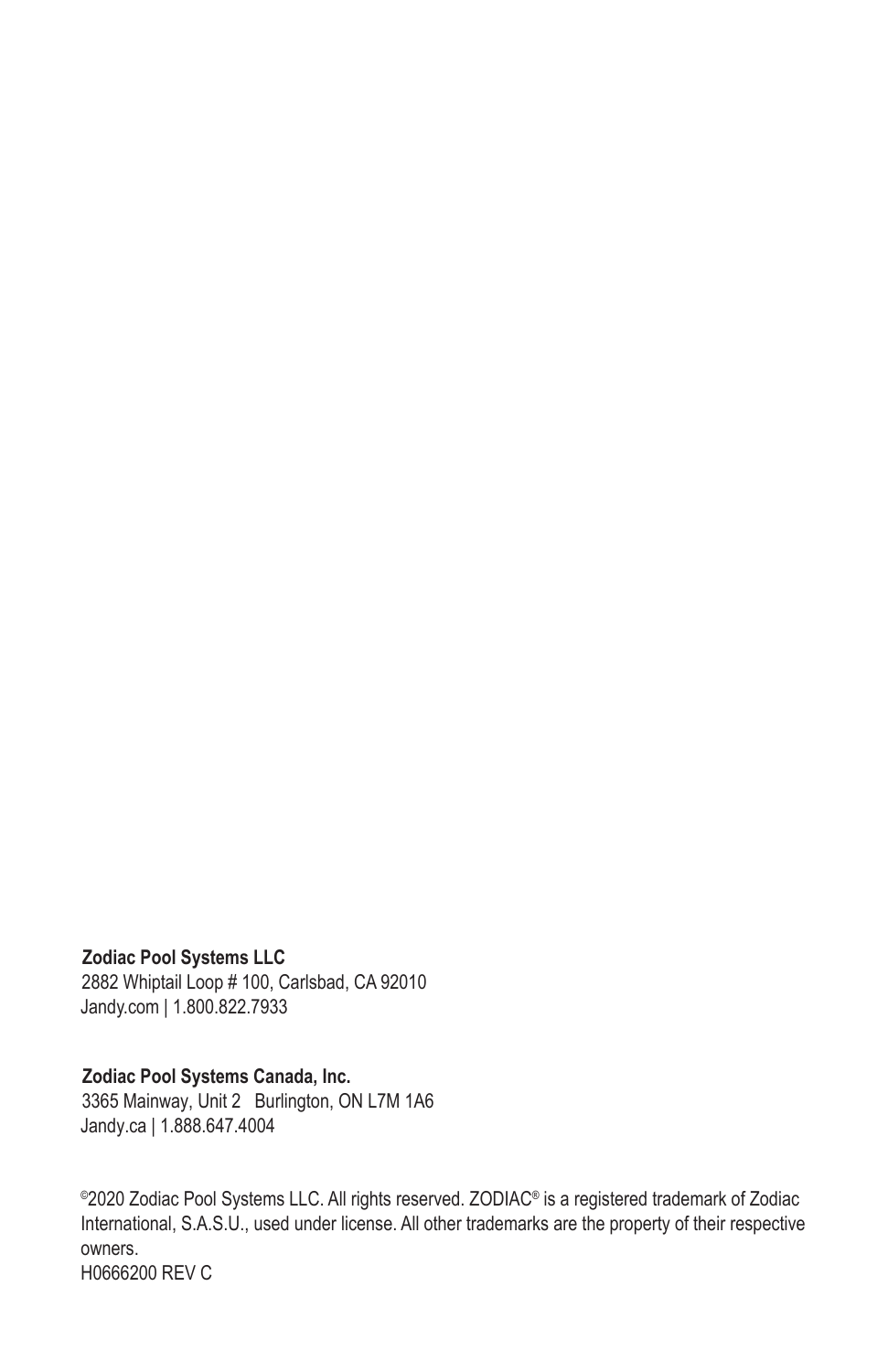

# **MANUEL DU PROPRIÉTAIRE**

**FRANÇAIS** 



**Rotule de refoulement et tube hissable pour barboteur d'éclairage immergé TruFit™** 

# **MISE EN GARDE**

**POUR VOTRE SÉCURITÉ, ce produit doit être installé et entretenu par un entrepreneur qualifié en équipements de piscine disposant d'un permis délivré par la juridiction dans laquelle le produit est installé lorsque de telles exigences étatiques ou locales existent. L'agent d'entretien doit être un professionnel disposant de suffisamment d'expérience dans l'installation et l'entretien de l'équipement de piscine, afin de s'assurer que toutes les directives du présent manuel sont scrupuleusement respectées. Avant d'installer ce produit, lire et suivre tous les avertissements et toutes les directives qui accompagnent ce produit. Tout non-respect des instructions d'avertissement peut entraîner des dommages matériels, des blessures corporelles ou même la mort. Une mauvaise installation ou utilisation annule la garantie.**



**Une mauvaise installation ou utilisation peut engendrer un danger électrique pouvant entraîner des dommages matériels ou des blessures graves, voire mortelles.** 

**À L'ATTENTION DE L'INSTALLATEUR - Le présent manuel contient des informations importantes sur l'installation, le fonctionnement et l'utilisation sécuritaire de ce produit. Ces informations doivent être transmises au propriétaire ou à l'utilisateur de cet équipement.**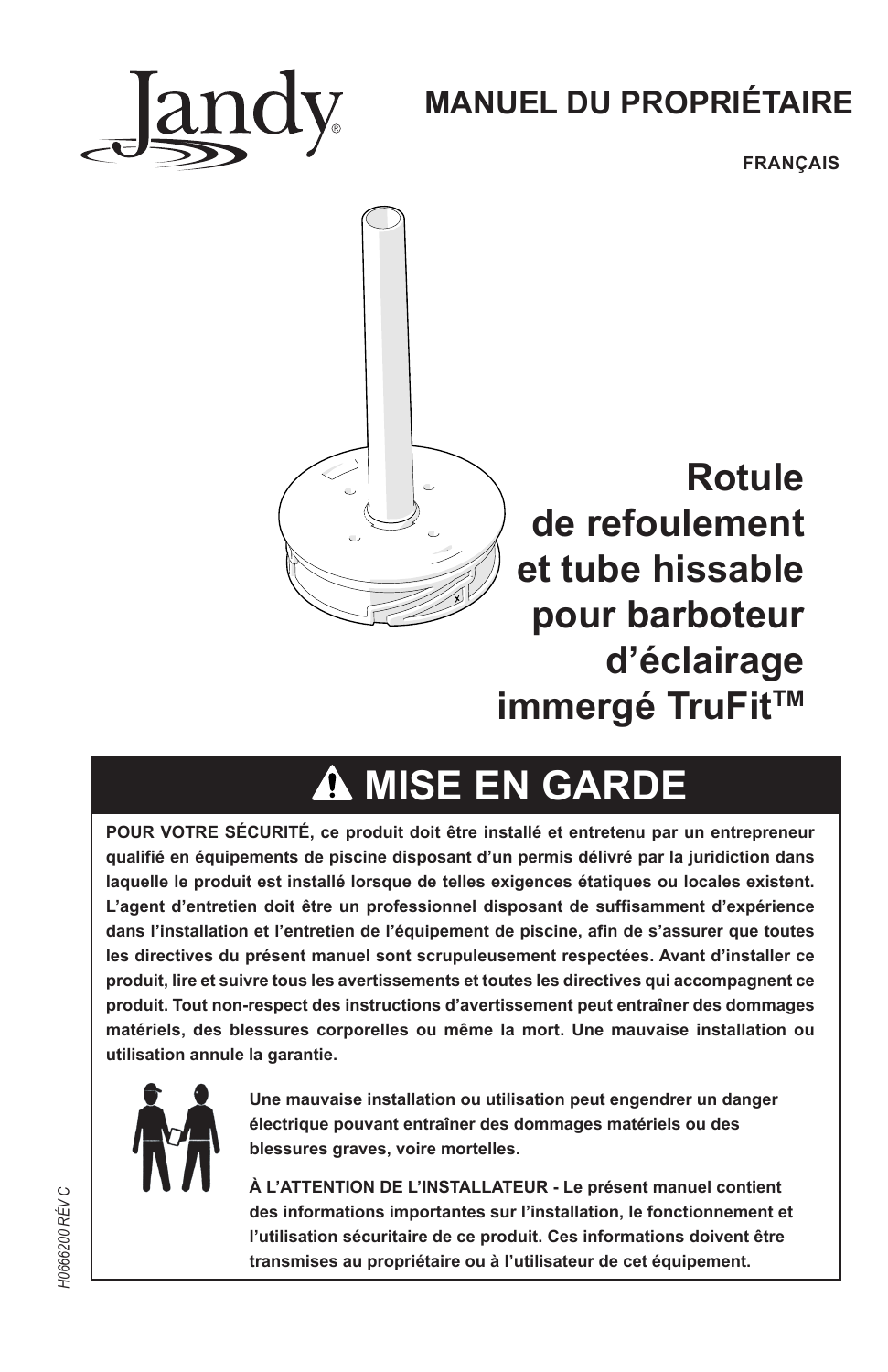## **Table des matières**

| Consignes de sécurité importantes 11 |                                                 |  |
|--------------------------------------|-------------------------------------------------|--|
|                                      | Section 1. Préparation du barboteur             |  |
|                                      | Retirer la lentille du barboteur d'éclairage 12 |  |
|                                      |                                                 |  |
|                                      |                                                 |  |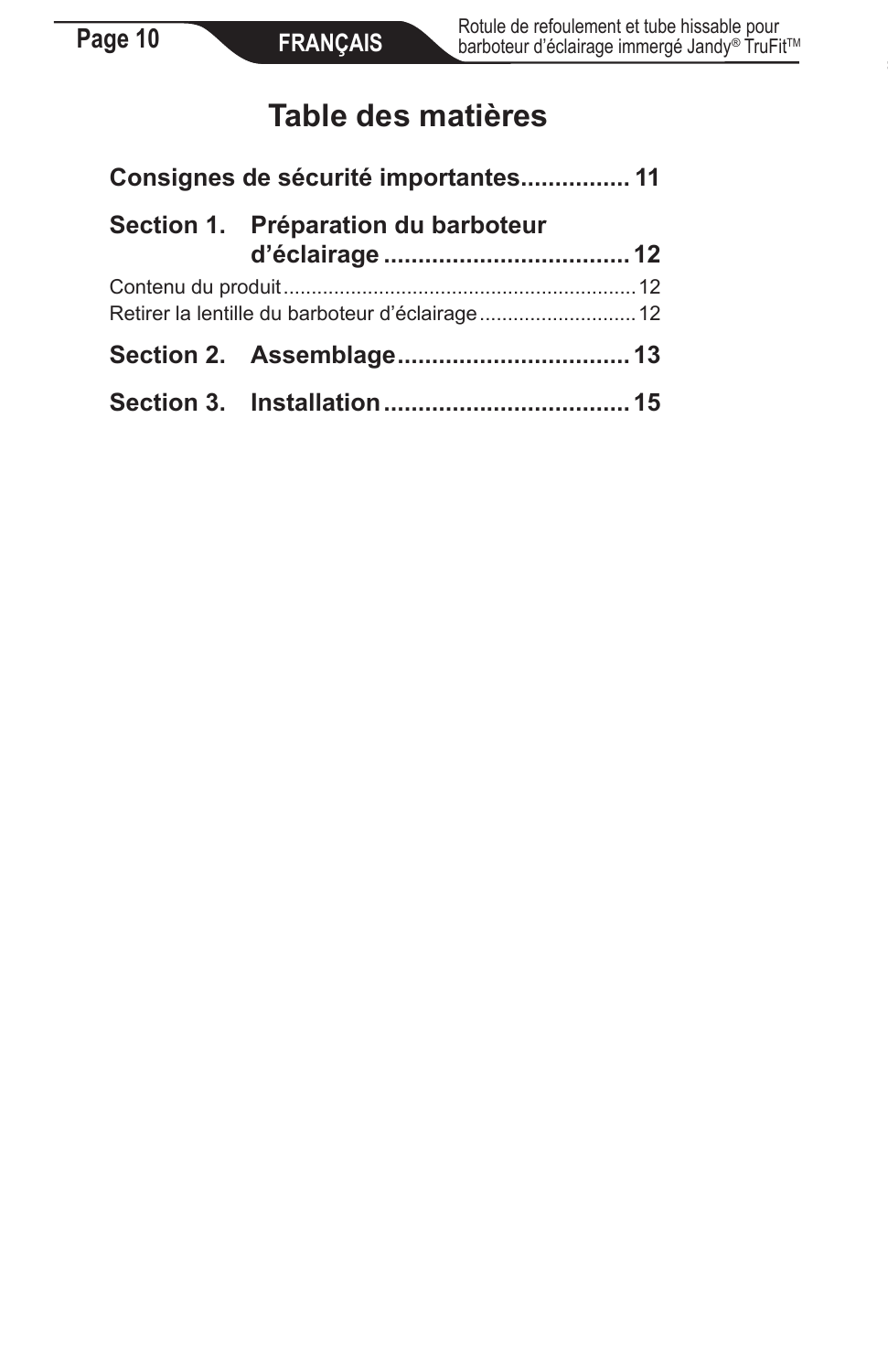### **Consignes de sécurité importantes CONSIGNES DE SÉCURITÉ IMPORTANTES CONCERNANT LE RISQUE D'INCENDIE, DE DÉCHARGE ÉLECTRIQUE OU DE BLESSURES CORPORELLES**

#### **LIRE ET SUIVRE TOUTES LES DIRECTIVES**

Lors de l'installation et de l'utilisation de cet équipement électrique, les consignes de sécurité élémentaires doivent toujours être respectées, notamment les mises en garde suivantes :

## **DANGER**

### **RISQUE DE DÉCHARGE ÉLECTRIQUE OU D'ÉLECTROCUTION.**

Ce projecteur subaquatique doit être installé par un électricien agréé ou accrédité, conformément au National Electrical Code® et aux normes et règlements locaux applicables. Au Canada, le Code canadien de l'électricité, les règlements et les ordonnances doivent être respectés. Une installation inadéquate créera des risques électriques qui pourraient entraîner la mort ou des blessures corporelles graves aux utilisateurs de la piscine ou du spa, aux installateurs ou à d'autres en raison d'une décharge électrique, en plus de causer des dommages à la propriété. Veuillez lire et suivre les instructions précises ci-dessous.

### **A MISE EN GARDE**

Avant d'installer ce barboteur d'éclairage immergé, veuillez lire et suivre tous les avertissements et toutes les directives qui accompagnent ce projecteur. Omettre de suivre les mises en garde et les instructions pourrait entraîner des blessures corporelles graves, la mort ou des dommages à la propriété. Visiter www.jandy.com pour obtenir des copies gratuites supplémentaires de ces instructions ou appeler le soutien technique Zodiac au 800.822.7933 (É.-U.) ou au 888.647.4004 (Canada)

### **A MISE EN GARDE**

#### **RISQUE DE DÉCHARGE ÉLECTRIQUE OU D'ÉLECTROCUTION,**

qui pourrait entraîner des blessures corporelles graves ou la mort. Les projecteurs DEL sans niche Jandy® Pro Series sont disponibles pour une alimentation électrique de 12 volts CA seulement. Pour une prise d'alimentation, n'utilisez qu'une source d'alimentation à basse tension isolée avec une sortie non mise à la masse, évaluée et répertoriée par un laboratoire d'essais reconnu à l'échelle nationale pour une utilisation avec les piscines.



### **À L'ATTENTION DE L'INSTALLATEUR**

Le présent manuel contient d'importantes informations sur l'installation, le fonctionnement et l'utilisation sécuritaires de ce produit. Ces informations doivent être transmises au propriétaire ou à l'utilisateur de cet équipement.

# **CONSERVER CES DIRECTIVES**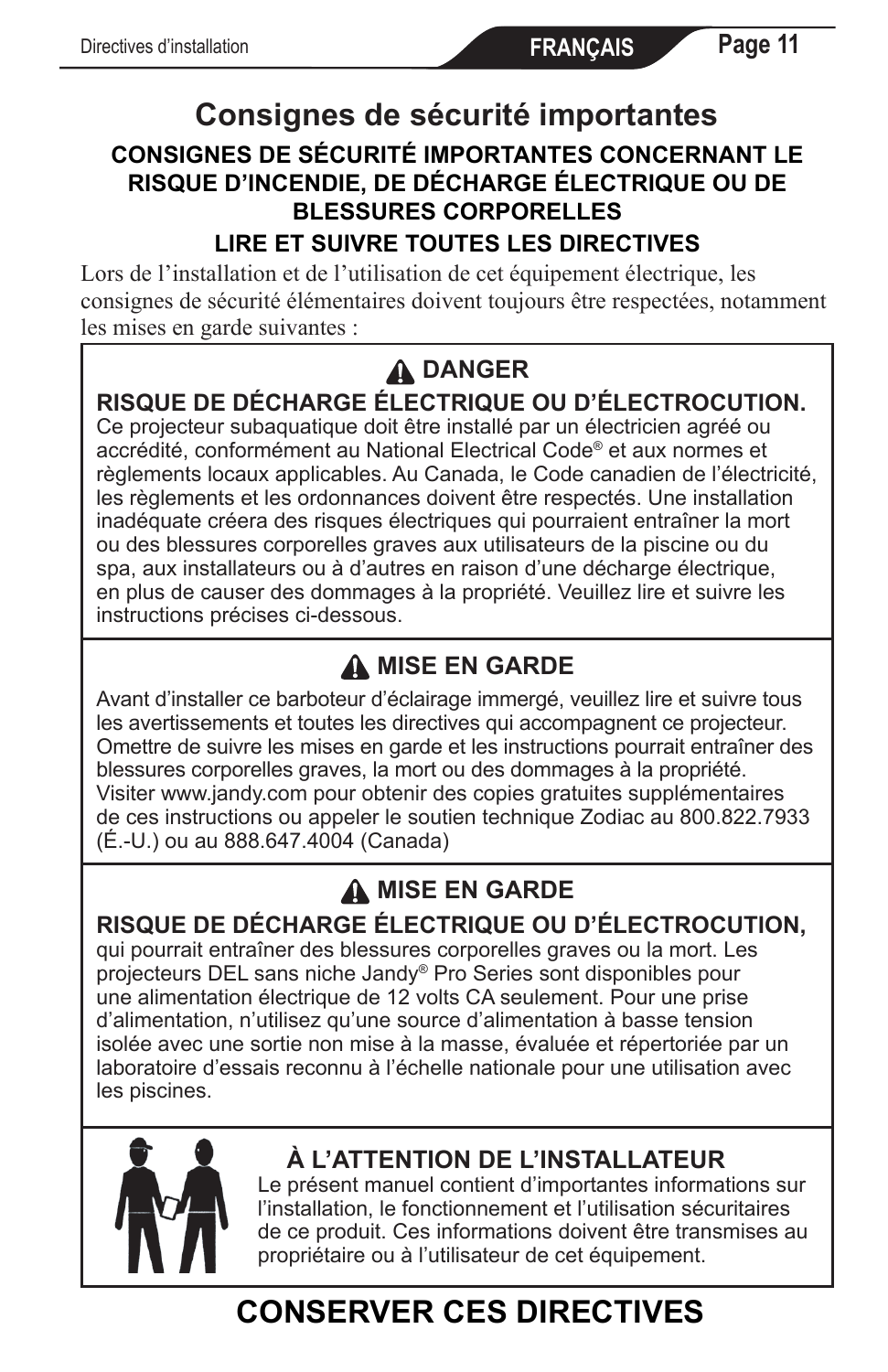# **Section 1. Préparation du barboteur d'éclairage**

### **Contenu du produit**

| <b>ARTICLE</b> | <b>DESCRIPTION</b>                                                          |
|----------------|-----------------------------------------------------------------------------|
|                | Tube hissable (Schnorkel)                                                   |
| $\mathcal{P}$  | Outil d'extraction de lentilles (inclus avec l'achat<br>d'éclairages Jandy) |
| 3              | Rotule de refoulement                                                       |
|                | Manchon en métal                                                            |
|                | I entille                                                                   |



### **Retirer la lentille du barboteur d'éclairage**

- 1. Couper l'alimentation à la pompe. Si la pompe se trouve sous le niveau de l'eau, fermer les valves d'isolation sur les côtés aspiration et décharge de la pompe pour empêcher le refoulement de l'eau.
- 2. Au moyen de l'outil d'extraction de lentilles, insérez les quatre broches dans la partie supérieure de la lentille.

**REMARQUE** : l'outil d'extraction de lentilles sera requis pour terminer cette installation.



**Figure 1. Insertion de l'outil d'extraction**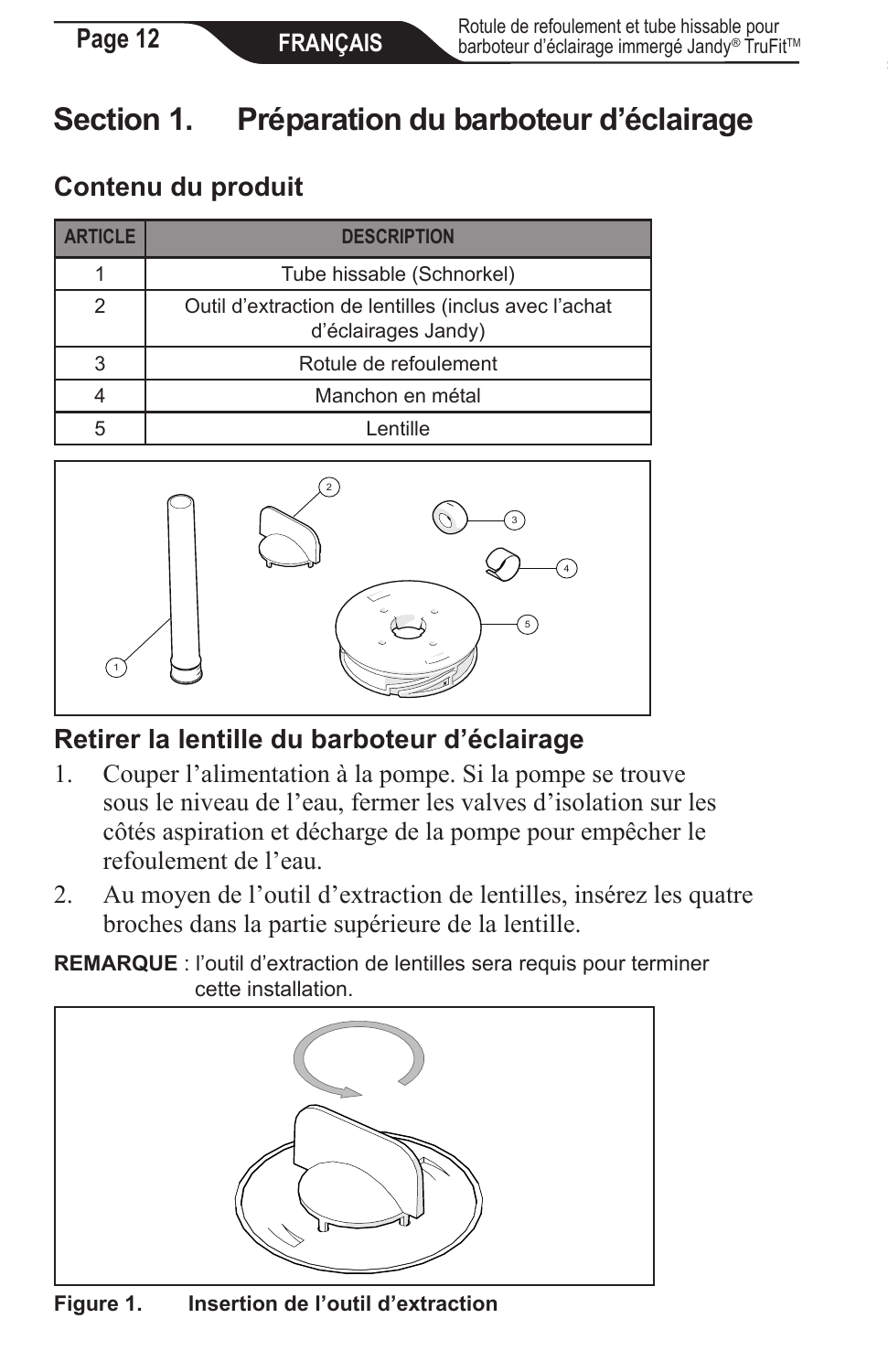

#### **Figure 2. Retirer la lentille existante**

- 3. Faire pivoter dans le sens antihoraire afin d'extraire la lentille.
- 4. Retirer la lentille existante du corps du barboteur.

# **Section 2. Assemblage**

1. Insérer la rotule de refoulement dans le centre de l'ouverture de la lentille.



#### **Figure 2. Insertion de la rotule de refoulement**

2. Faire pivoter la rotule de refoulement de 90 degrés et enfoncer la rotule de refoulement dans le centre de la lentille. Bien s'assurer que la rotule de refoulement est orientée vers le haut.



**Figure 3. Faire pivoter la rotule de refoulement**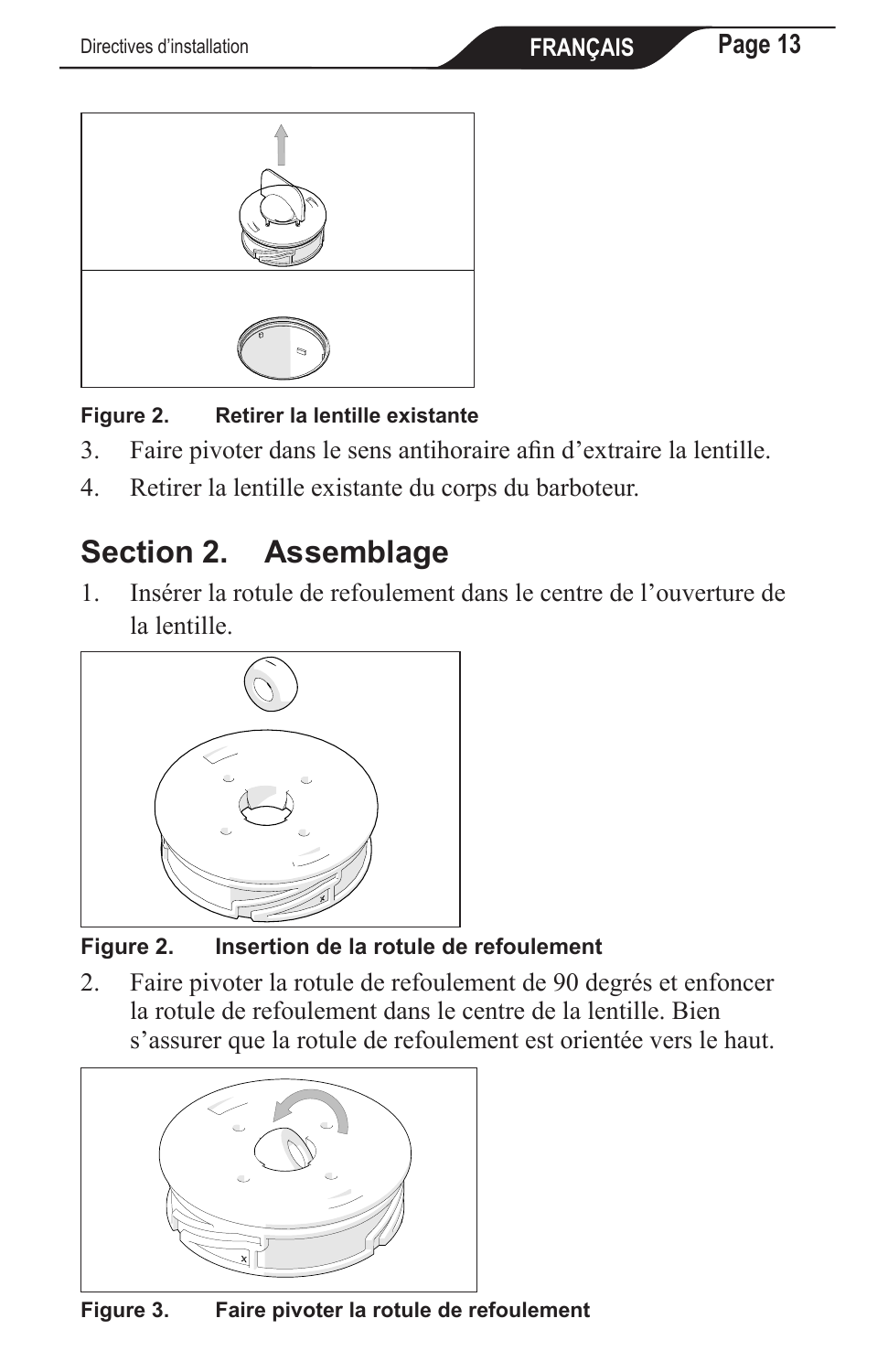3. Insérer et tirer le tube hissable (Schnorkel) à travers le fond de la rotule de refoulement jusqu'à ce que celui-ci se verrouille en place.

**REMARQUE** : tube hissable compatible uniquement avec des rotules de refoulement de 3/4 po.



**Figure 4. Insertion du tube hissable (Schnorkel)**

4. Insérez le manchon métallique dans la base du tuba.

**REMARQUE**: Le manchon en métal renforce le tuba pour augmenter sa





**Figure 5. Insertion du tube hissable (Schnorkel)**

5. Bien s'assurer que la lèvre du tube hissable s'enclenche pardessus le bord de la rotule de refoulement.



**Figure 6. Insertion du tube hissable (Schnorkel)**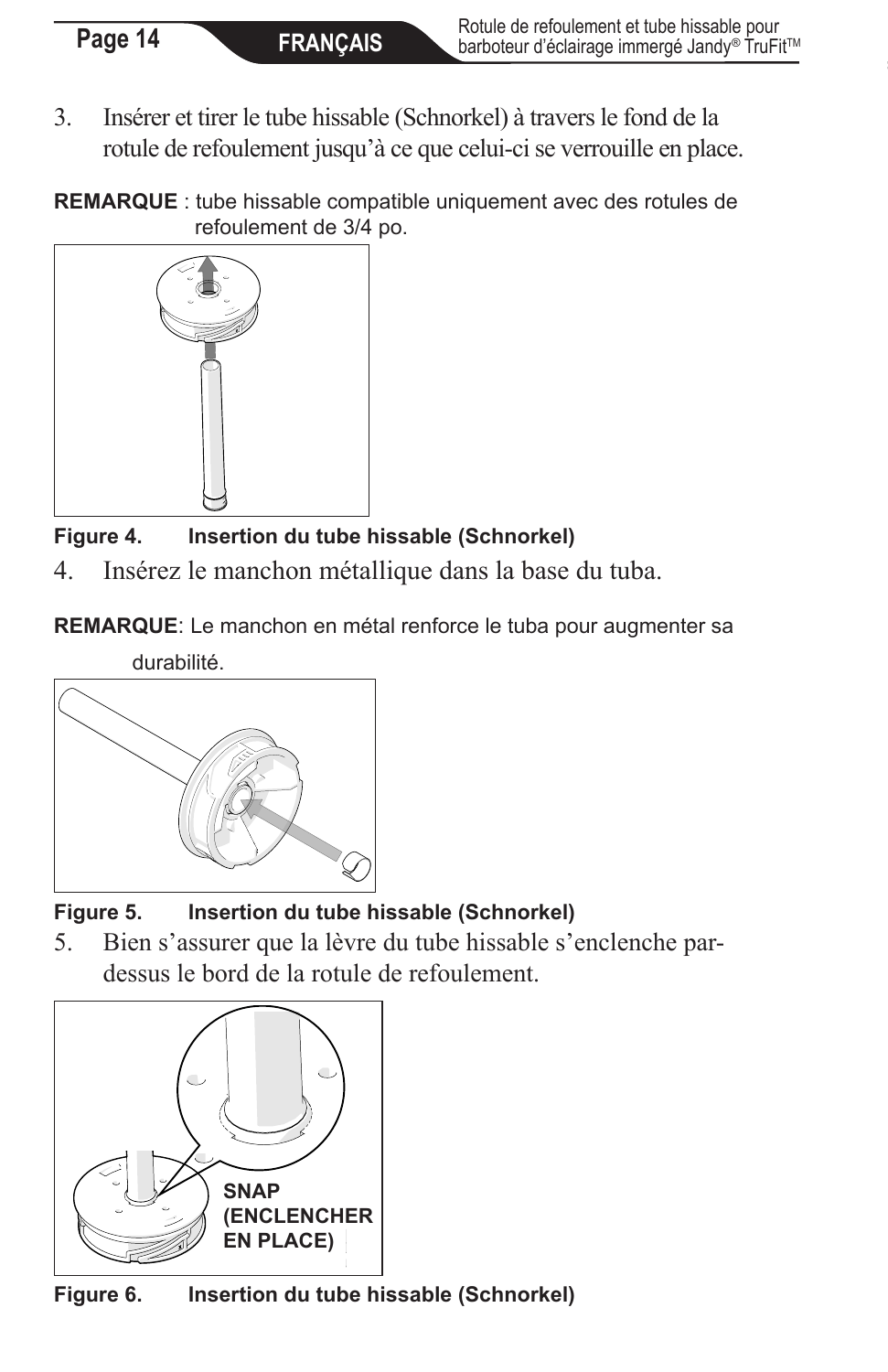# **Section 3. Installation**

- 1. Insérer le tube hissable dans le corps du barboteur.
- 2. Faire pivoter la lentille dans le sens horaire. Bien s'assurer que celle-ci s'enclenche correctement à l'intérieur du corps.



**Figure 7. Insertion du tube hissable (Schnorkel)**



**Figure 8. Tube hissable (Schnorkel) installé**

- 3. Le tube hissable est réglable de sorte qu'un débit d'eau correct puise atteindre la surface. La longueur du tube hissable (Schnorkel) peut être ajustée de sorte que la hauteur de panache du barboteur puisse être définie selon votre préférence.
- 4. Découper au moins 1 po à la fois afin d'obtenir la hauteur de panache préférée.

**REMARQUE**: Le tuba ne peut être ajusté que dans un angle de 45 degrés.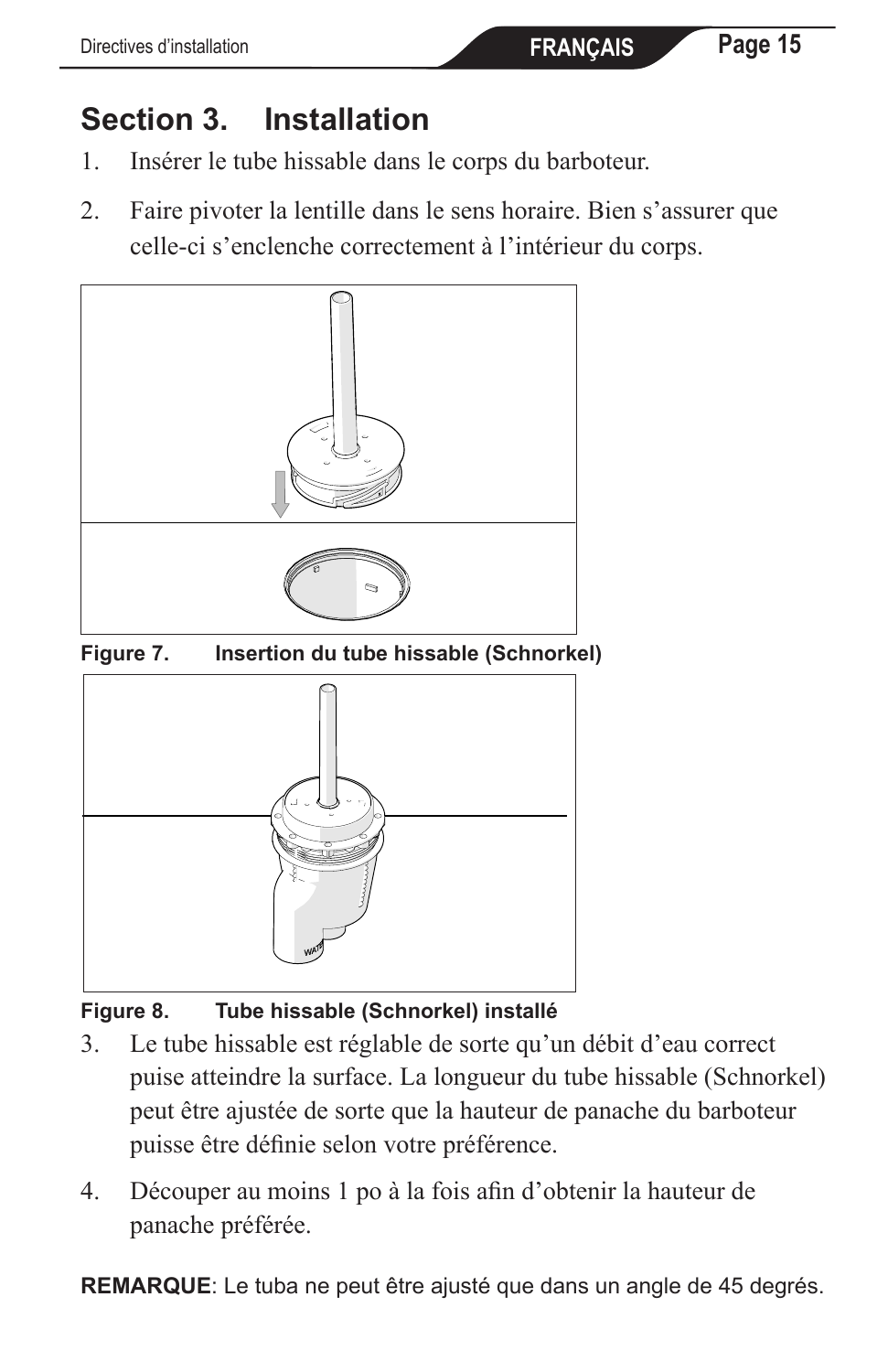#### **Zodiac Pool Systems LLC**

2882 Whiptail Loop # 100, Carlsbad, CA 92010 Jandy.com | 1.800.822.7933

#### **Zodiac Pool Systems Canada, Inc.**

3365 Mainway, Bureau 2 Burlington, ON L7M 1A6 Jandy.ca | 1.888.647.4004

©2020 Zodiac Pool Systems LLC. Tous droits réservés. ZODIAC® est une marque de commerce déposée de Zodiac International, S.A.S.U., et utilisée sous licence. Toutes les autres marques sont la propriété de leurs propriétaires respectifs. H0666200 RÉV. C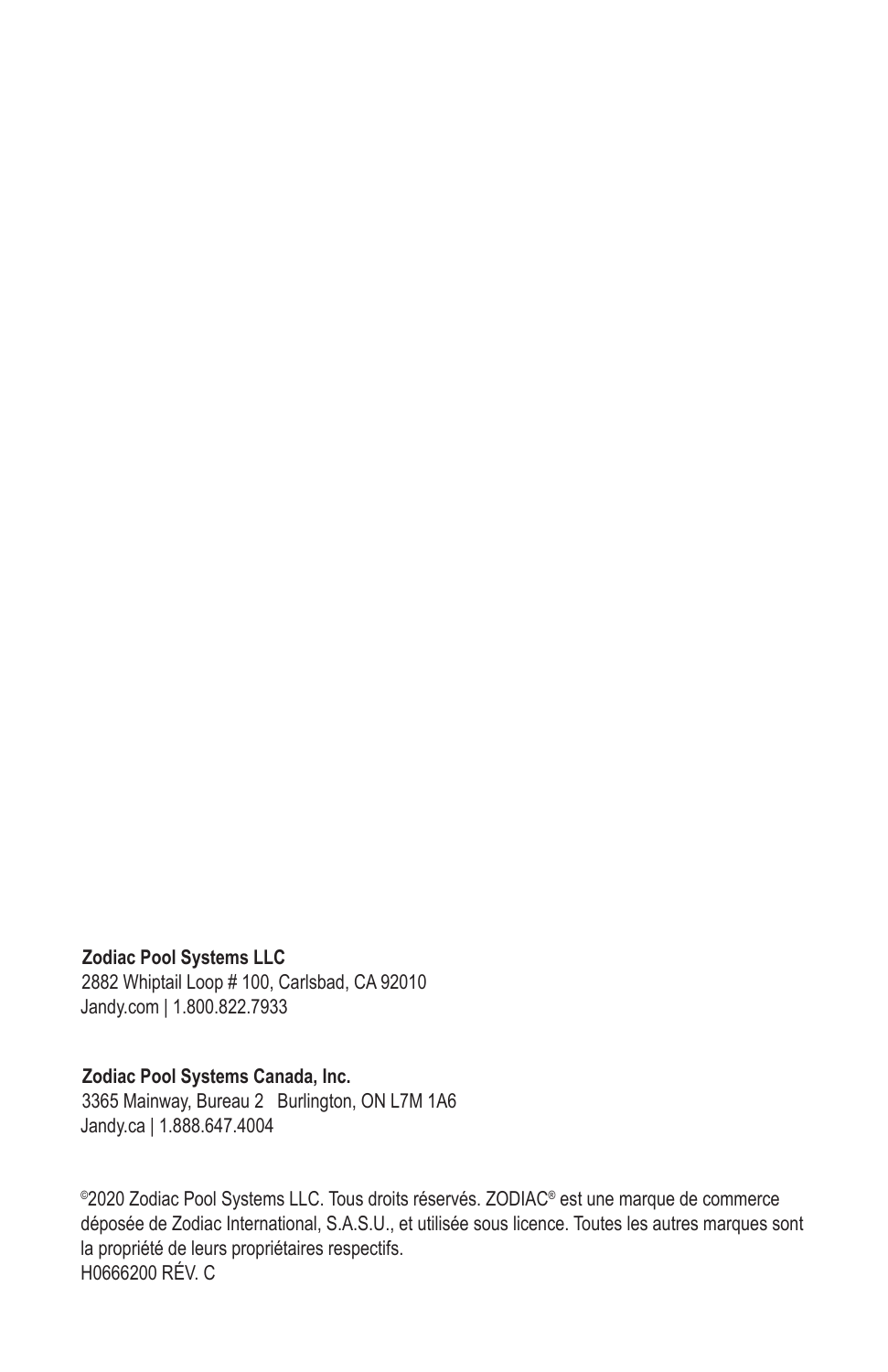

## **MANUAL DEL PROPIETARIO**

**ESPAÑOL**



# **Globo con tubo burbujeador TruFit™**

# **ADVERTENCIA**

**PARA SU SEGURIDAD: la instalación y el servicio técnico de este producto deben estar a cargo de un contratista cualificado y matriculado para trabajar con equipamientos para piscinas en la jurisdicción en la que se instalará el producto, donde existan tales requisitos estatales o locales. El técnico de servicio debe ser profesional y contar con experiencia suficiente en instalación y mantenimiento de equipamientos para piscinas, para que todas las instrucciones de este manual se puedan seguir exactamente. Antes de instalar este producto, lea y siga todos los avisos de advertencia y las instrucciones que se proporcionan con el producto. Si no se siguen los avisos de advertencia ni las instrucciones, es posible que se produzcan daños materiales, lesiones personales o la muerte. Si la instalación o la operación se llevan a cabo incorrectamente, la garantía se anulará.**



**La instalación y la operación inadecuadas pueden generar peligros eléctricos no deseados que pueden provocar lesiones graves, daños materiales o la muerte.** 

**ATENCIÓN, INSTALADOR: este manual contiene información importante acerca de la instalación, la operación y la utilización seguras de este producto. Esta información debe ser entregada al dueño u operador de este equipo.**

**10666200 REV C** *H0666200 REV C*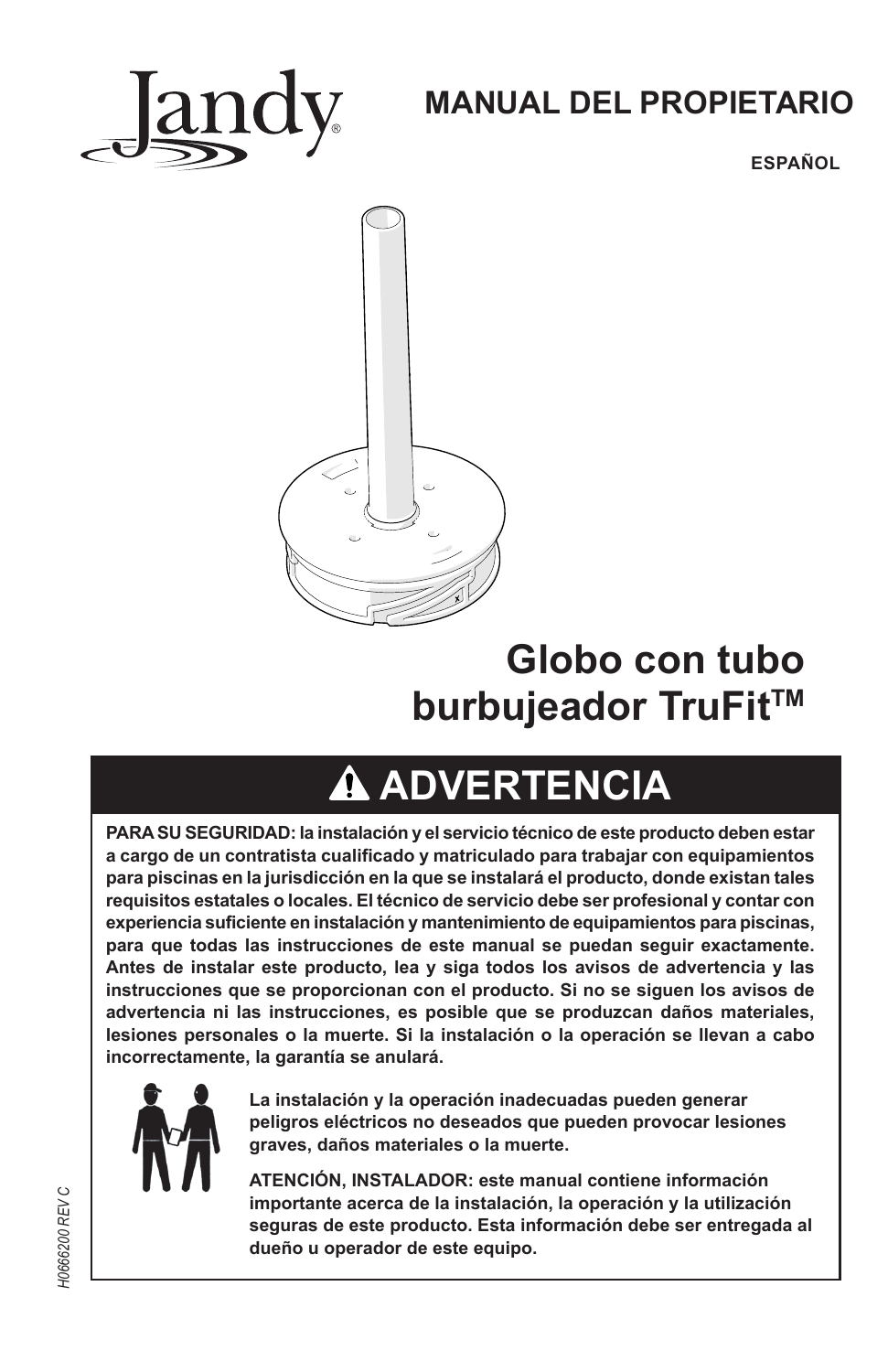# **Contenido**

| Instrucciones importantes de seguridad  19 |  |
|--------------------------------------------|--|
| Sección 1. Prepare el burbujeador20        |  |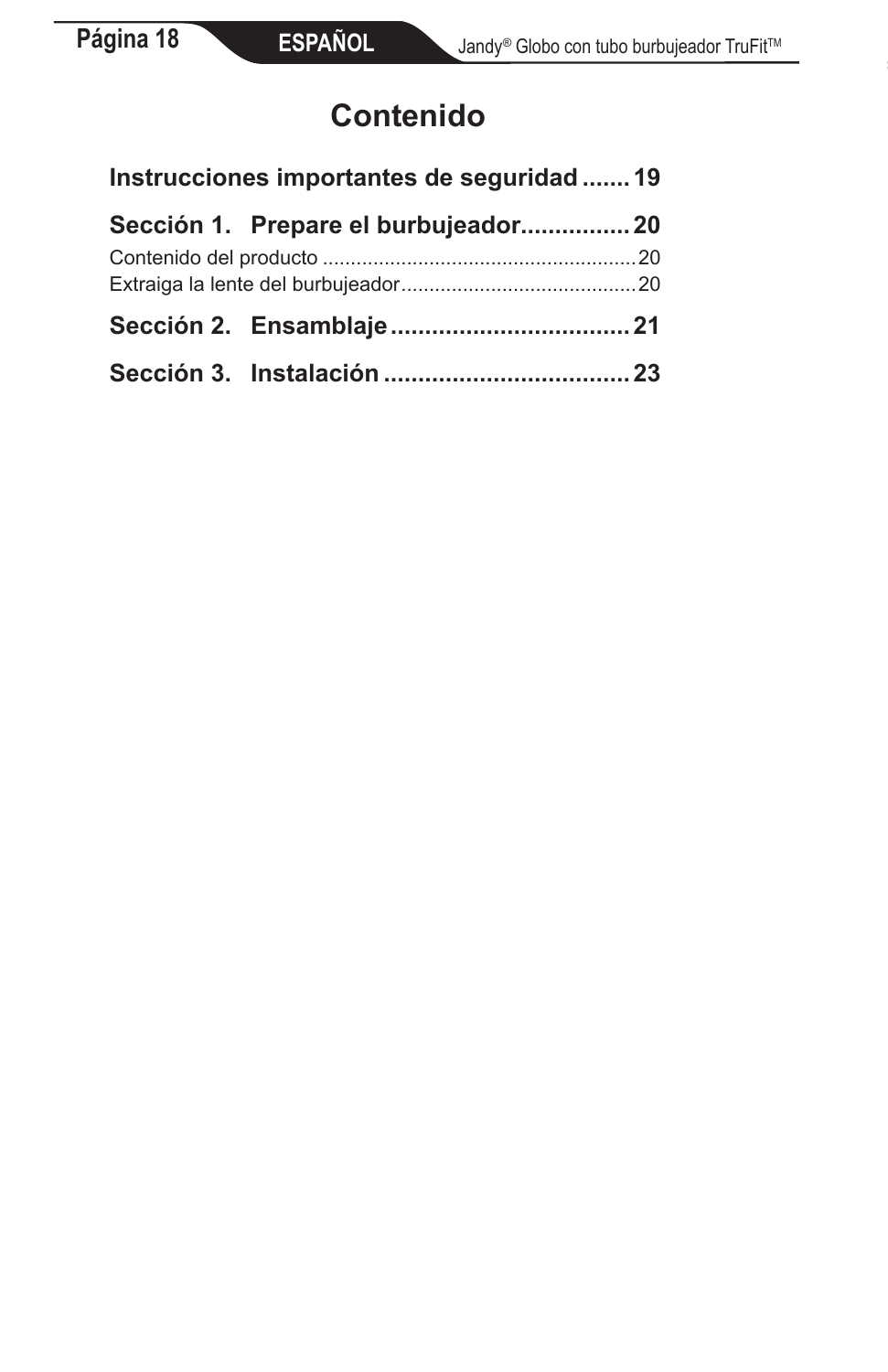# **Instrucciones importantes de seguridad**

#### **INSTRUCCIONES IMPORTANTES DE SEGURIDAD EN RELACIÓN CON EL RIESGO DE INCENDIOS, CHOQUE ELÉCTRICO O LESIONES PERSONASES**

#### **LEA Y SIGA ESTAS INSTRUCCIONES**

Cuando se instale y utilice este equipo eléctrico, siempre se deberán seguir las siguientes precauciones básicas de seguridad.

### **PELIGRO**

#### **RIESGO DE CHOQUE ELÉCTRICO O ELECTROCUCIÓN.** Un

electricista matriculado o certificado debe instalar esta luz sumergida en conformidad con National Electrical Code® y los códigos y las ordenanzas locales aplicables. En Canadá, deben cumplirse Canadian Electrical Code y todos los códigos y ordenanzas locales aplicables. La instalación incorrecta creará un peligro eléctrico, que podría resultar en la muerte o en lesiones graves a los usuarios de la piscina o del hidromasaje, a los instaladores, o a terceros debido a un choque eléctrico, y también puede producir daños materiales. Lea y siga las instrucciones específicas a continuación.

## **ADVERTENCIA**

Antes de instalar este burbujeador sumergido iluminado, lea y siga todos los avisos de advertencia y las instrucciones que se proporcionan con ella. Si no se siguen las advertencias de seguridad y las instrucciones, es posible que se produzcan lesiones graves, muerte, o daños materiales. Visite www.jandy.com para obtener copias adicionales gratuitas de estas instrucciones, o llame al soporte técnico de Zodiac al 800.822.7933 (EE. UU.) o 888.647.4004 (Canadá)

## **ADVERTENCIA**

**RIESGO DE CHOQUE ELÉCTRICO O ELECTROCUCIÓN,** que pueden resultar en lesiones graves o en la muerte. Las luces LED sin nicho Jandy® Pro Series solo están disponibles para energía de CA de 12 voltios. Para la conexión de suministro, use solo una fuente de alimentación de bajo voltaje aislante con salida sin conexión a tierra, evaluada por un NRTL e incluida en la lista de un NRTL para su uso en piscinas.



### **ATENCIÓN, INSTALADOR**

Este manual contiene información importante acerca de la instalación, la operación y la utilización seguras de este producto. Esta información debe proporcionarse al propietario/operador de este equipo.

# **GUARDE ESTAS INSTRUCCIONES**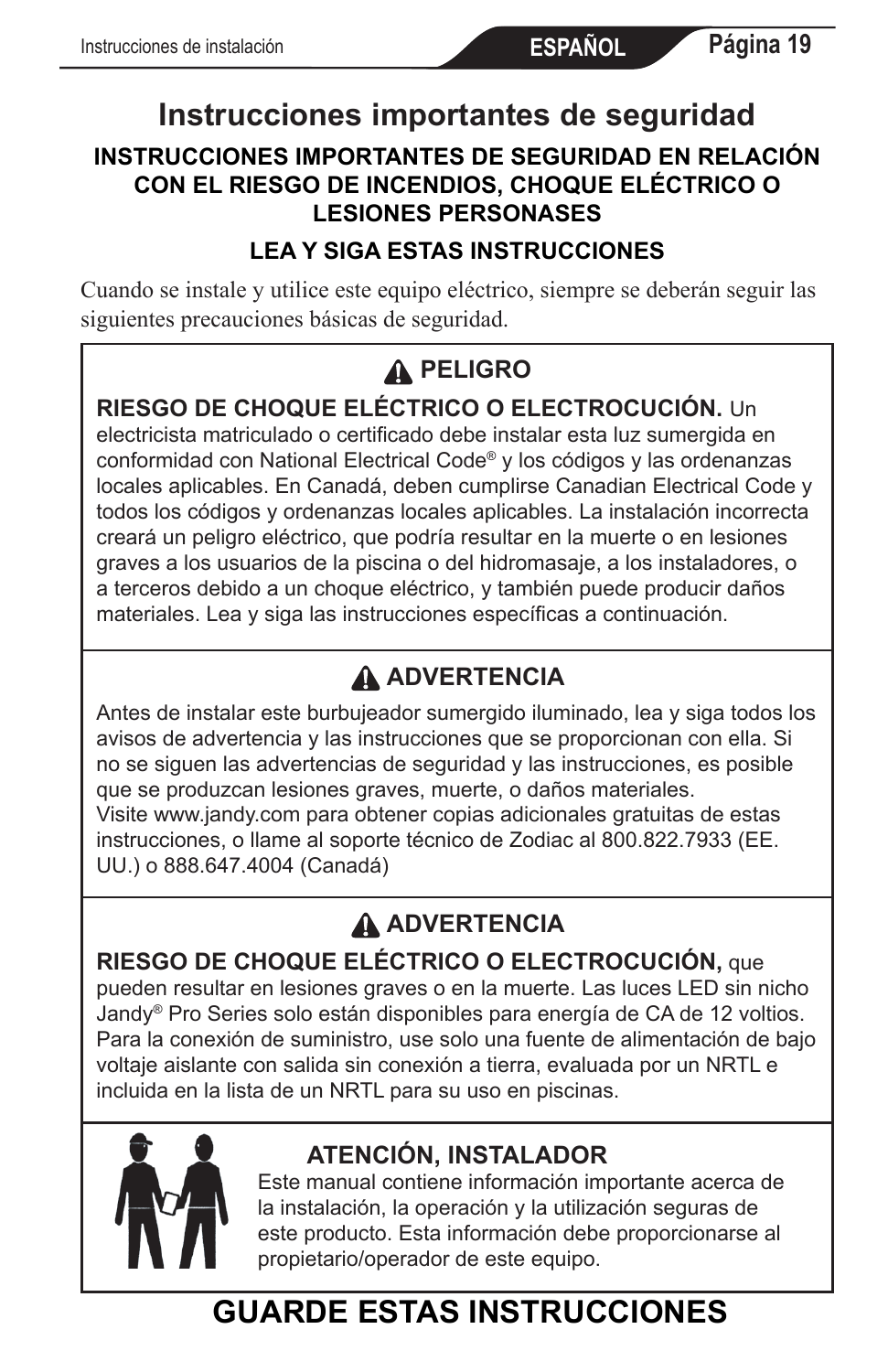# **Sección 1. Prepare el burbujeador**

### **Contenido del producto**

| <b>FI FMFNTO</b> | <b>DESCRIPCIÓN</b>                                                             |
|------------------|--------------------------------------------------------------------------------|
|                  | Tubo                                                                           |
|                  | Herramienta para extraer la lente (se incluye con la<br>compra de luces Jandy) |
|                  | Globo                                                                          |
|                  | Manguito metálico                                                              |
|                  | ente                                                                           |



### **Extraiga la lente del burbujeador**

- 1. Corte la energía de la bomba. Si la bomba está ubicada por debajo del nivel del agua, cierre las válvulas de aislamiento de los lados de succión y de descarga de la bomba para evitar el reflujo de agua.
- 2. Con la herramienta para extraer la lente, inserte las cuatro espigas en la parte superior de la lente.
- **NOTA**: Es necesaria la herramienta para extraer la lente a fin de completar esta instalación.



**Figura 1. Inserte la herramienta para extraer la lente**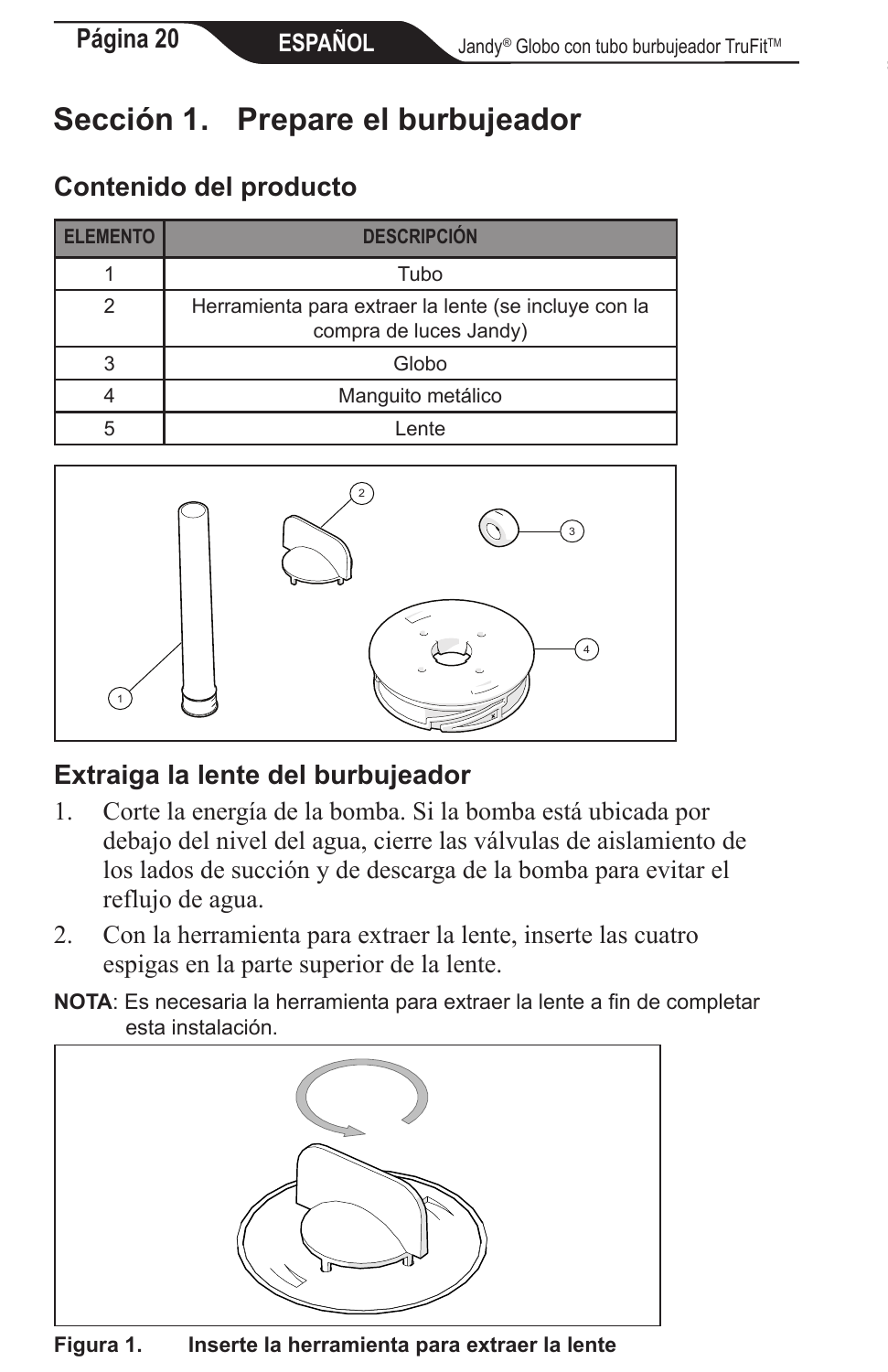

#### **Figura 2. Extraiga la lente**

- 3. Gire en sentido antihorario para extraer la lente.
- 4. Extraiga la lente existente del cuerpo del burbujeador.

# **Sección 2. Ensamblaje**

1. Inserte el globo en el centro de la abertura de la lente.



**Figura 2. Inserte el globo**

2. Gire el globo 90 grados y empuje el globo al centro de la lente. Asegúrese de que el globo mire hacia arriba.



**Figura 3. Gire el globo**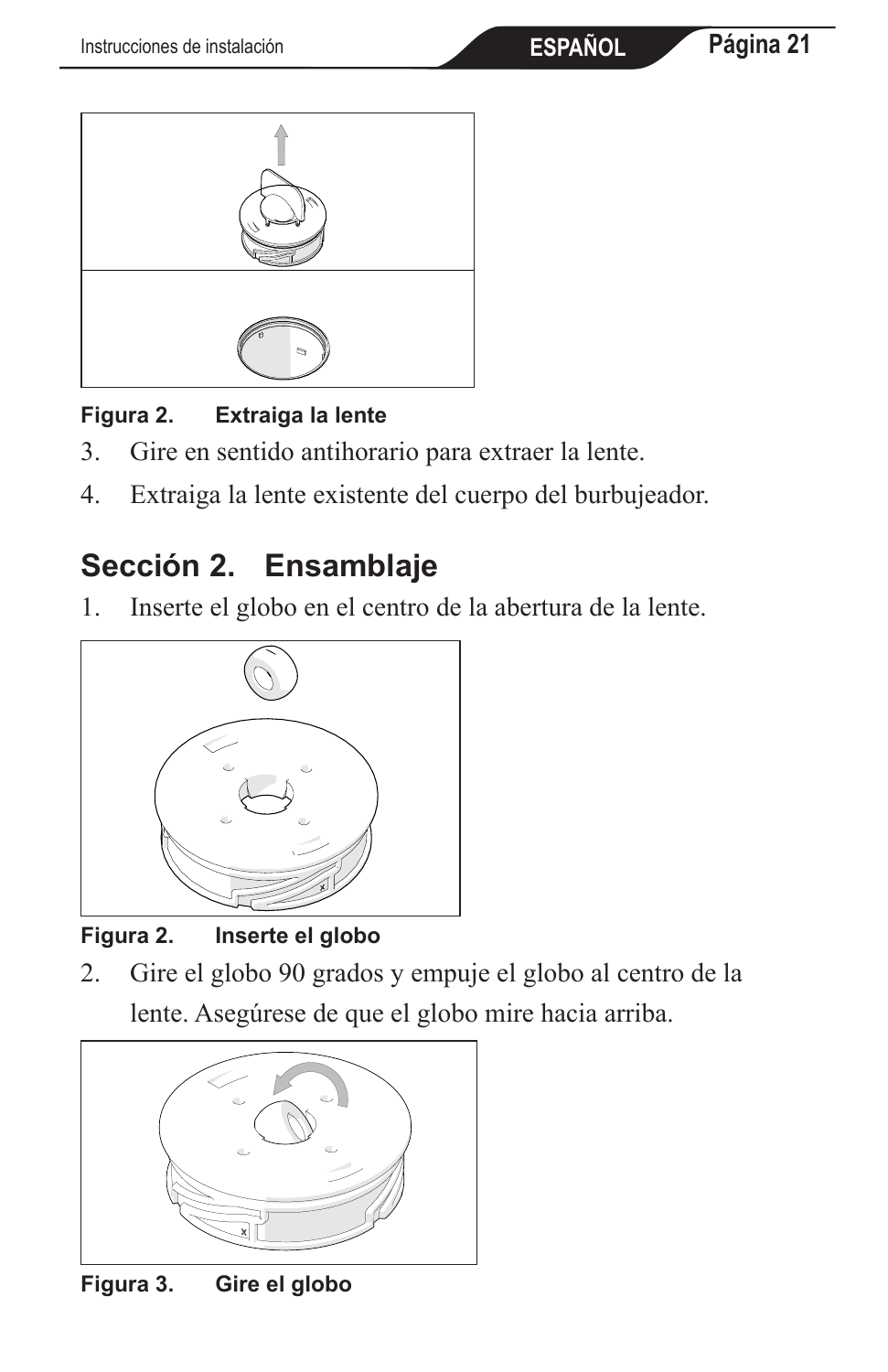- 3. Inserte y tire del tubo a través de la parte inferior del globo hasta que se trabe en su lugar.
- **NOTA**: El tubo solo es compatible con el globo de 3/4".



#### **Figura 4. Inserte el tubo**

4. Insertar el manguito metálico en la base del tubo.





**Figura 5. Insertar el manguito metálico**

5. Asegúrese de que el reborde del tubo encaje sobre el borde del globo.



**Figura 6. Inserte el tubo**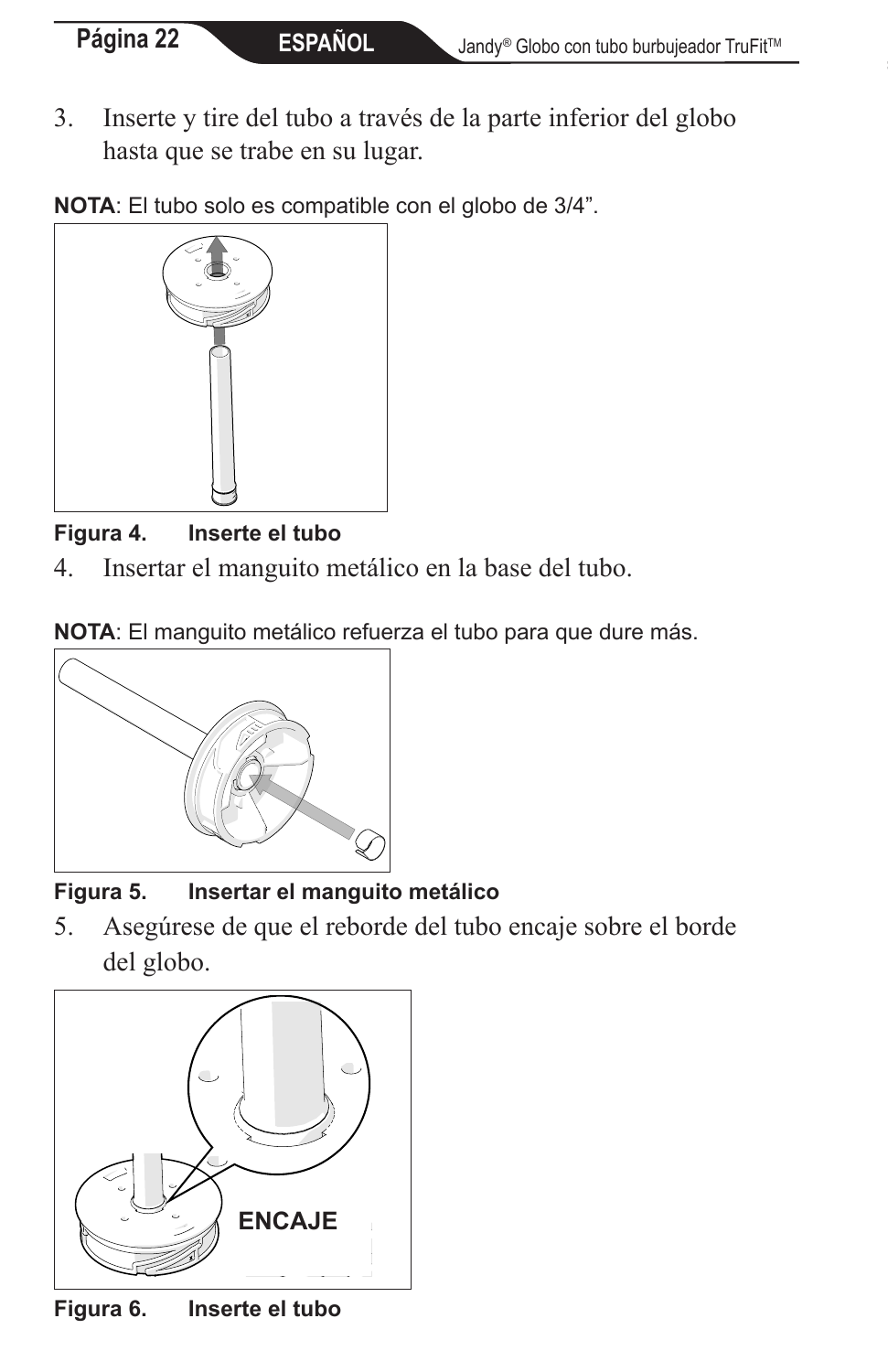# **Sección 3. Instalación**

- 1. Inserte el tubo en el cuerpo del burbujeador.
- 2. Gire la lente en sentido horario. Asegúrese de que encaje correctamente en el cuerpo.



**Figura 7. Inserte el tubo**



#### **Figura 8. Tubo instalado**

- 3. El tubo es ajustable para que el flujo de agua correcto pueda llegar a la superficie. El largo del tubo puede recortarse para ajustar la altura del penacho del burbujeador según su preferencia.
- 4. Corte al menos 1" por vez para obtener la altura del penacho de su preferencia.

**NOTA**: El tubo solo se puede ajustar en un ángulo de 45 grados.